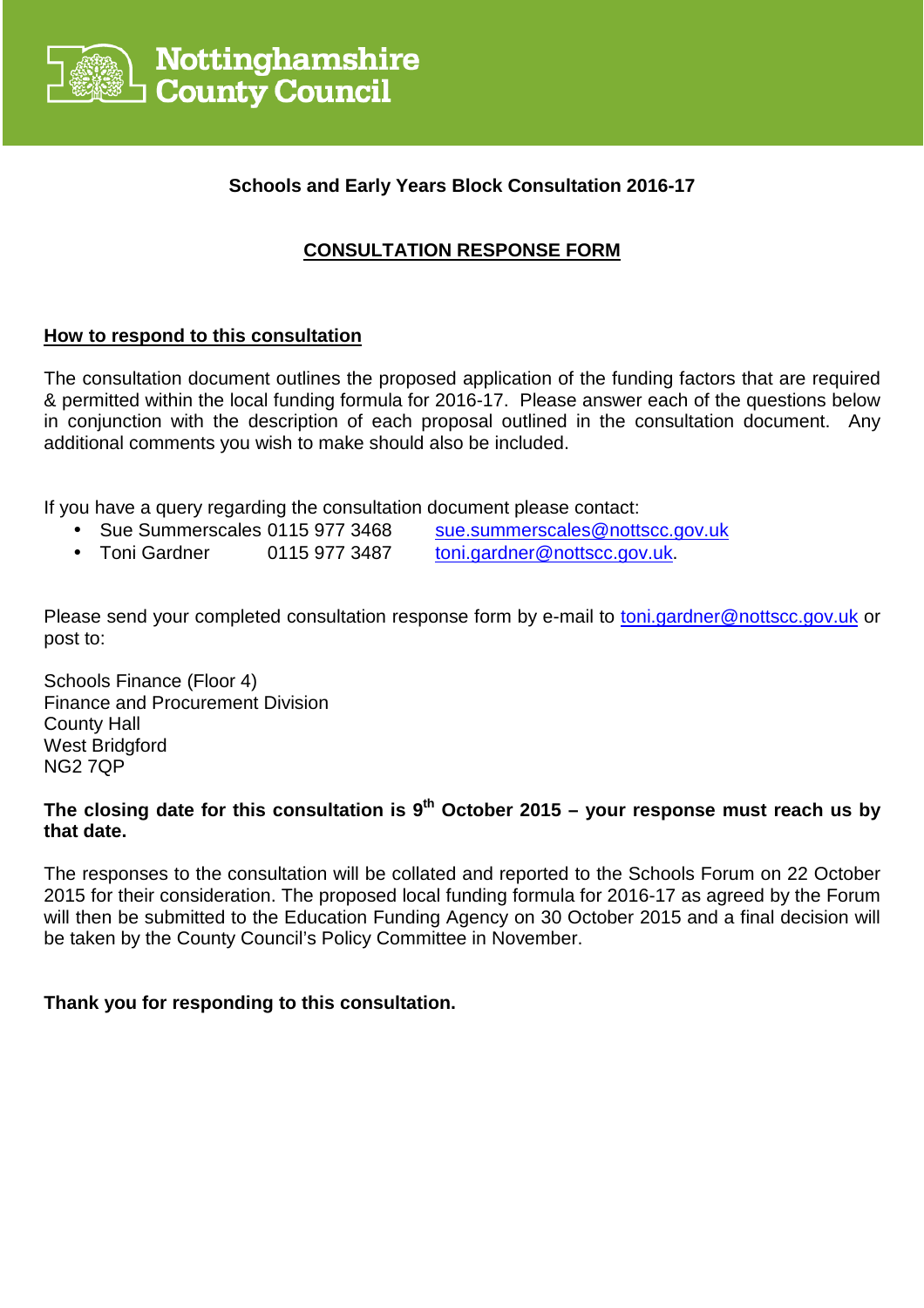## **CONSULTATION RESPONSE FORM**

| <b>Name</b>                                                   |  |
|---------------------------------------------------------------|--|
| <b>Position</b>                                               |  |
| <b>School / Academy Name /</b><br><b>Early Years Provider</b> |  |

#### **1. Early Years Funding**

### **Base Hourly Rate for 2 year Olds (paragraphs 3.5.1 to 3.5.2)**

#### **Question 1**

**Do you agree that if the government increase the per pupil funding following the November spending review that this should be passed on to child care providers?** 

| Yes       | No | Not Sure |  |
|-----------|----|----------|--|
| Comments: |    |          |  |
|           |    |          |  |
|           |    |          |  |
|           |    |          |  |
|           |    |          |  |

#### **Question 2**

**Do you agree that the base hourly rate for 2 year olds child care should be equivalent to the amount of grant funding that is received by the authority, currently £4.88 per hour?** 

| Yes       | No | Not Sure |
|-----------|----|----------|
| Comments: |    |          |
|           |    |          |
|           |    |          |
|           |    |          |
|           |    |          |

### **3 – 4 Year Old Base Hourly Rate (paragraphs 3.6.1 to 3.6.6)**

#### **Question 3**

**Do you agree that the per pupil unit of funding for 3-4 year olds should be increased to £2,223 per annum?** 

| Yes       | No | Not Sure |
|-----------|----|----------|
| Comments: |    |          |
|           |    |          |
|           |    |          |
|           |    |          |
|           |    |          |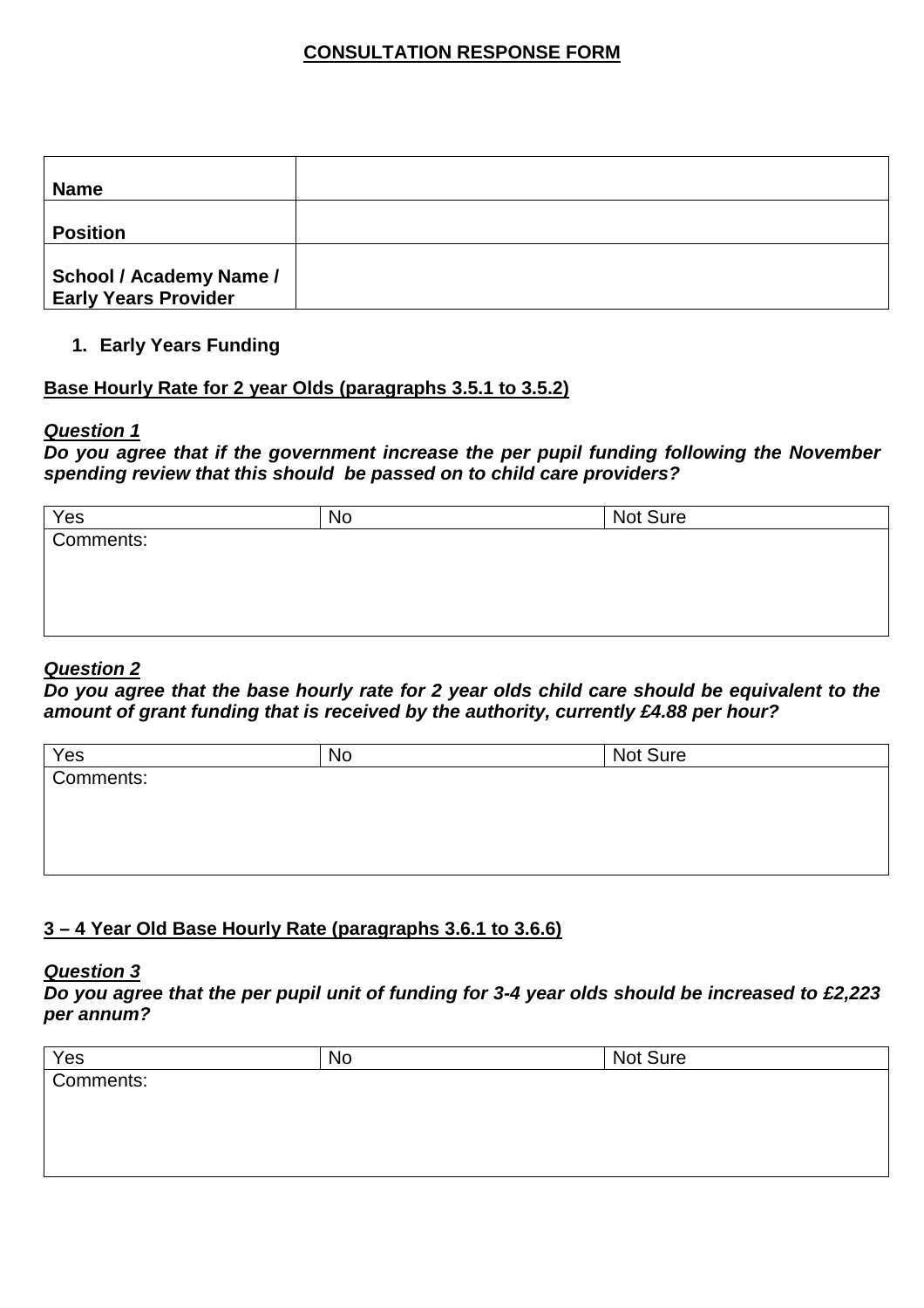**If you answered yes to question 3 do you agree that the increase should be funded on a temporary basis from the Schools (Non ISB) Reserve?**

| No | Not Sure |  |
|----|----------|--|
|    |          |  |
|    |          |  |
|    |          |  |
|    |          |  |
|    |          |  |

# **Deprivation Supplement (paragraph 3.7.1)**

### **Question 5**

**Do you agree that the deprivation supplement is reduced from £0.55 per hour to £0.05p per hour for eligible children only?** 

| No. | Not Sure |
|-----|----------|
|     |          |
|     |          |
|     |          |
|     |          |
|     |          |

### **Meal Allowance (paragraph 3.8.1)**

#### **Question 6**

### **Do you agree with ceasing the meal allowance factor?**

| Yes       | No | Not Sure |
|-----------|----|----------|
| Comments: |    |          |
|           |    |          |
|           |    |          |
|           |    |          |
|           |    |          |

## **Sustainability Supplement (paragraph 3.9.1)**

### **Question 7**

**Do you agree with ceasing the sustainability factor?** 

| Yes       | No | Not Sure |  |
|-----------|----|----------|--|
| Comments: |    |          |  |
|           |    |          |  |
|           |    |          |  |
|           |    |          |  |
|           |    |          |  |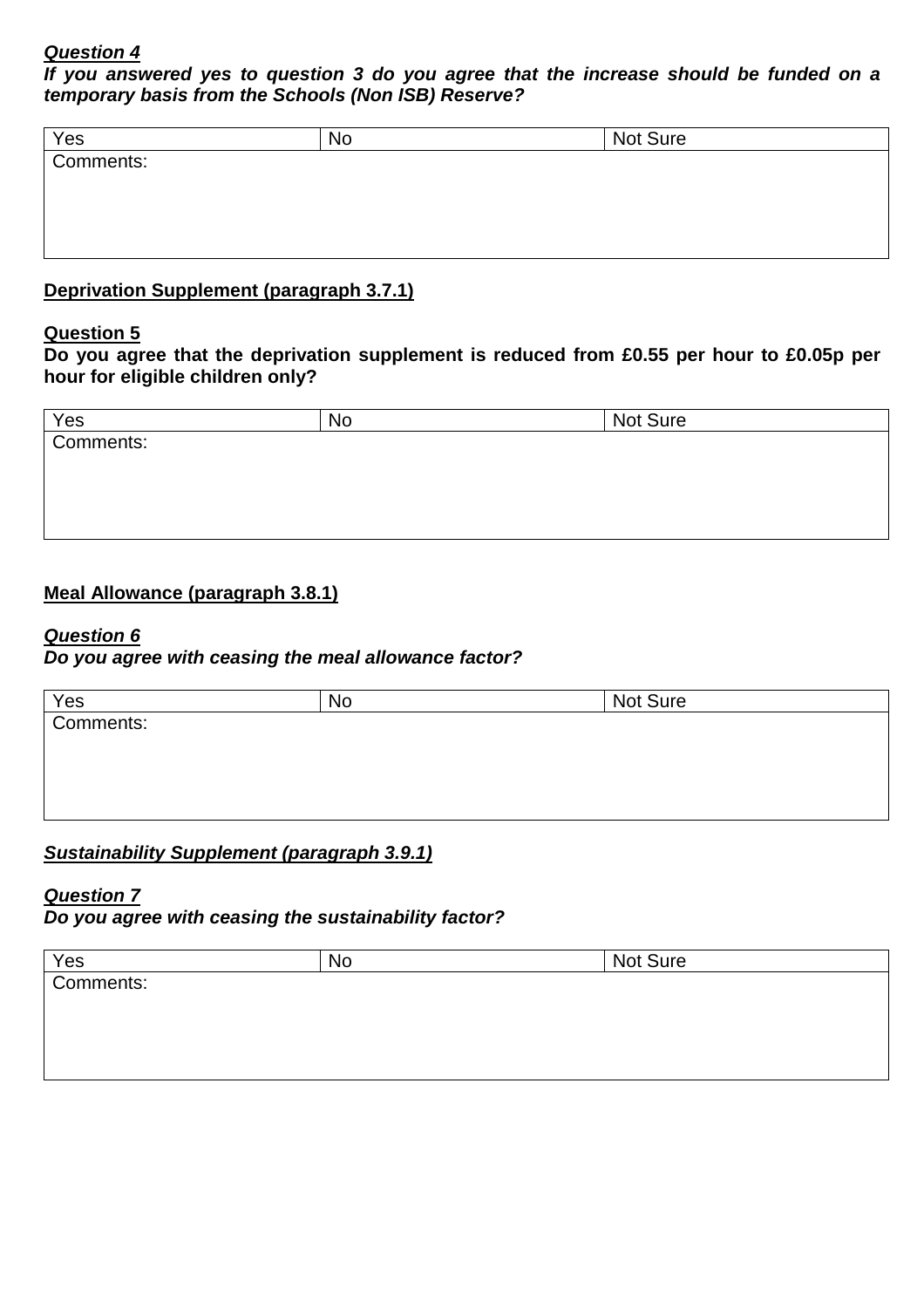**2. School Funding 2016-17: Consultation with Schools on the local funding formula** 

### **Primary to Secondary Funding Ratio (paragraph 4.11)**

#### **Question 1**

**Do you agree that the primary to secondary ratio should be maintained at 1:1.265 for the 2016- 17 financial year?** 

| Yes       | No | Not Sure |  |
|-----------|----|----------|--|
| Comments: |    |          |  |
|           |    |          |  |
|           |    |          |  |
|           |    |          |  |
|           |    |          |  |

## **Basic Entitlement – Age Weighted Pupil Unit (paragraph 4.12)**

#### **Question 2**

**Do you agree that the 2014-15 AWPU rates should be proportionally adjusted in order to maintain the overall primary to secondary funding ratio of 1: 1.265 for 2016-17?** 

| Yes       | No | Not Sure |
|-----------|----|----------|
| Comments: |    |          |
|           |    |          |
|           |    |          |
|           |    |          |
|           |    |          |

### **Deprivation and the treatment of the Pupil Premium (paragraph 4.13)**

#### **Question 3**

**Do you agree that the same percentage of total funding, deprivation indicators and weightings should be used to allocate deprivation funding in 2016-17?** 

| Yes<br>Comments: | No | Not Sure |
|------------------|----|----------|
|                  |    |          |
|                  |    |          |
|                  |    |          |
|                  |    |          |
|                  |    |          |

### **Low Cost, High Incidence SEN (paragraph 4.14)**

#### **Question 4**

**Do you agree with retaining the Prior Attainment factor in the Nottinghamshire formula for 2016-17?** 

| Yes       | <b>No</b> | Not Sure |  |
|-----------|-----------|----------|--|
| Comments: |           |          |  |
|           |           |          |  |
|           |           |          |  |
|           |           |          |  |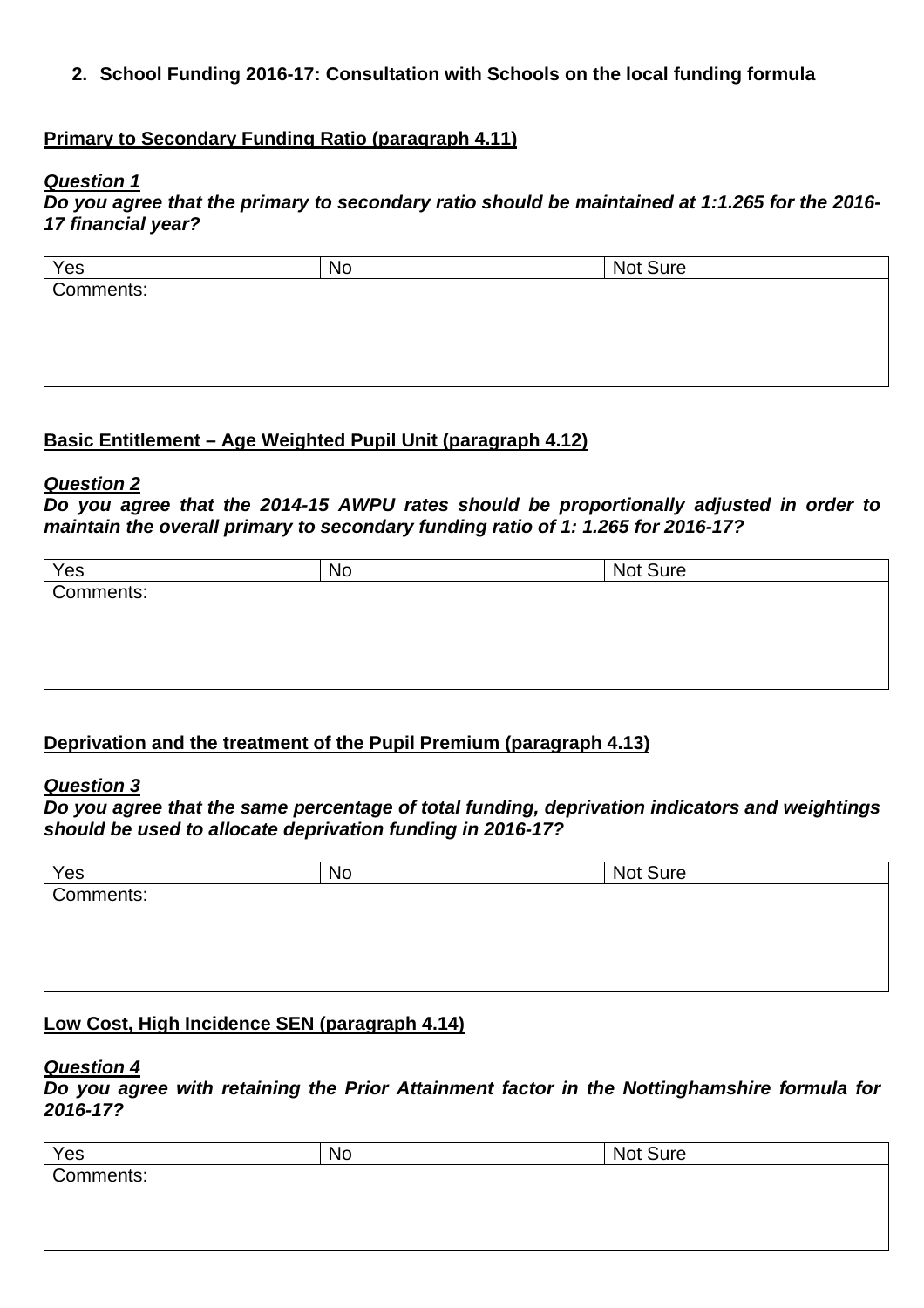**If the factor continues to be included, do you agree to retaining the current proportion of funding, & method for distributing that funding?** 

| Yes       | No | Not Sure |
|-----------|----|----------|
| Comments: |    |          |
|           |    |          |
|           |    |          |
|           |    |          |
|           |    |          |

## **Looked after Children (paragraph 4.15)**

#### **Question 6**

**Do you agree with retaining the Looked After Children factor in the Nottinghamshire formula for 2016-17?** 

| Yes       | <b>No</b> | Not Sure |
|-----------|-----------|----------|
| Comments: |           |          |
|           |           |          |
|           |           |          |
|           |           |          |
|           |           |          |

## **Question 7**

**If the factor continues to be included, do you agree that a fixed unit value of £3,000 should continue to be used to allocate this funding in 2016-17?** 

| Yes       | <b>No</b> | Not Sure |  |
|-----------|-----------|----------|--|
| Comments: |           |          |  |
|           |           |          |  |
|           |           |          |  |
|           |           |          |  |
|           |           |          |  |

## **English as an Additional Language (paragraph 4.16)**

#### **Question 8**

**Do you agree with retaining the EAL factor in the Nottinghamshire formula for 2016-17?** 

| N0 | Not Sure |
|----|----------|
|    |          |
|    |          |
|    |          |
|    |          |
|    |          |

### **Question 9**

**If the factor is retained, do you agree that the same percentage of total funding should be allocated through the EAL factor with a single unit value in 2016-17?** 

| Yes                         | <b>No</b> | <b>Sure</b><br><b>Not</b> |
|-----------------------------|-----------|---------------------------|
| C <sub>0</sub><br>.cmments: |           |                           |
|                             |           |                           |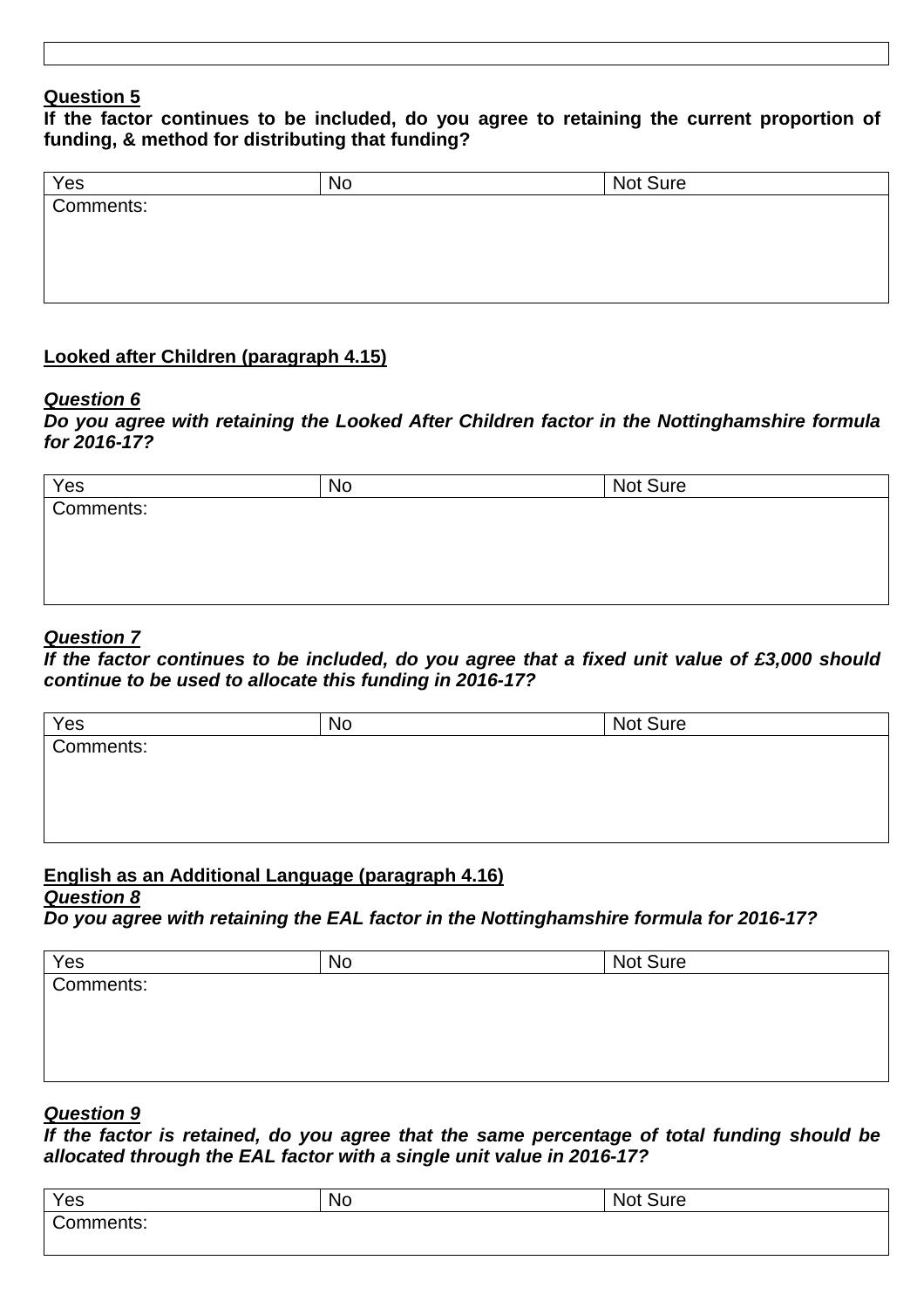## **Pupil Mobility (paragraph 4.17)**

#### **Question 10**

**Do you agree with retaining the Pupil Mobility factor in the Nottinghamshire formula for 2016- 17?** 

| Yes<br>Comments: | No | Not Sure |
|------------------|----|----------|
|                  |    |          |
|                  |    |          |
|                  |    |          |
|                  |    |          |
|                  |    |          |

#### **Question 11**

**Do you agree that the same percentage of total funding should be allocated through the Pupil Mobility factor in 2016-17, with a single unit value?** 

| Yes<br>Comments: | No | Not Sure |
|------------------|----|----------|
|                  |    |          |
|                  |    |          |
|                  |    |          |
|                  |    |          |
|                  |    |          |

### **Sparsity (paragraph 4.18)**

#### **Question 12**

**Do you agree with the proposal not to adopt a Sparsity factor for 2016-17?** 

| Yes       | No | Not Sure |
|-----------|----|----------|
| Comments: |    |          |
|           |    |          |
|           |    |          |
|           |    |          |
|           |    |          |

# **Lump Sum (paragraph 4.19)**

#### **Question 13**

**Do you agree with retaining the lump sum factor in the Nottinghamshire formula for 2016-17?** 

| Yes       | No | Not Sure |  |
|-----------|----|----------|--|
| Comments: |    |          |  |
|           |    |          |  |
|           |    |          |  |
|           |    |          |  |
|           |    |          |  |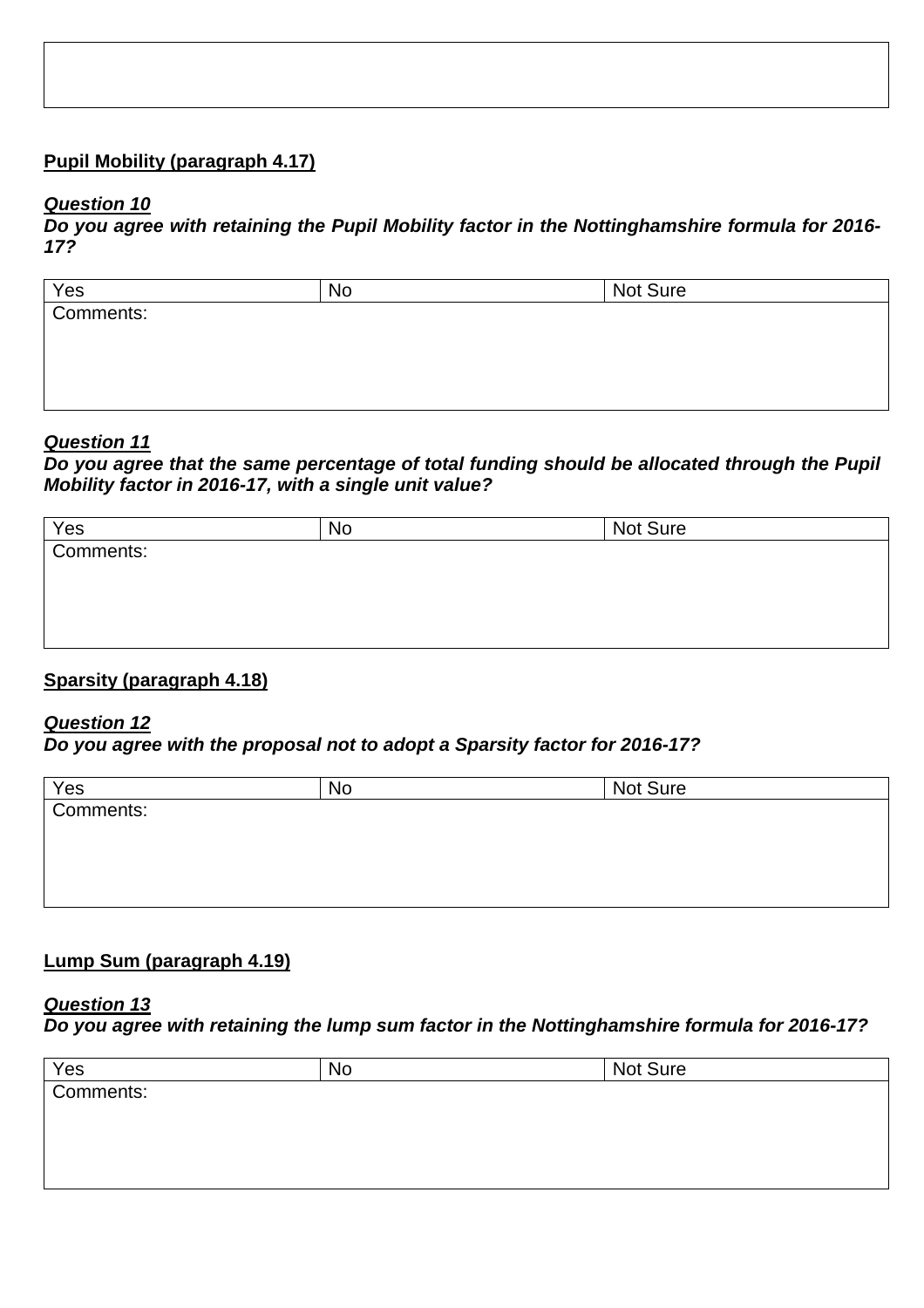**Do you agree with the proposal to increase the lump sum for the primary phase?** 

| Yes       | No | Not Sure |  |
|-----------|----|----------|--|
| Comments: |    |          |  |
|           |    |          |  |
|           |    |          |  |
|           |    |          |  |

#### **Question 15**

**If you answered yes to question 14 what value do you think the primary lump sum should be set at?** 

| £110,000  | £120,000 | Other |  |
|-----------|----------|-------|--|
| Comments: |          |       |  |
|           |          |       |  |
|           |          |       |  |
|           |          |       |  |

#### **Question 16**

**Do you agree with the proposal to keep the lump sum value at £100,000 in 2016/17 for the secondary phase?** 

| Yes<br>Comments: | No | Not Sure |
|------------------|----|----------|
|                  |    |          |
|                  |    |          |
|                  |    |          |
|                  |    |          |
|                  |    |          |

### **Question 17**

**Do you agree that Nottinghamshire should not apply for an exceptional factor in order to pay a further allowance to amalgamating schools in the second year after amalgamation?** 

| Yes       | <b>No</b> | Not Sure |
|-----------|-----------|----------|
| Comments: |           |          |
|           |           |          |
|           |           |          |
|           |           |          |
|           |           |          |

## **Split Sites (paragraph 4.20)**

### **Question 18**

**Do you agree with retaining the Split Site factor in the Nottinghamshire formula for 2016-17?** 

| No | Not Sure |  |
|----|----------|--|
|    |          |  |
|    |          |  |
|    |          |  |
|    |          |  |
|    |          |  |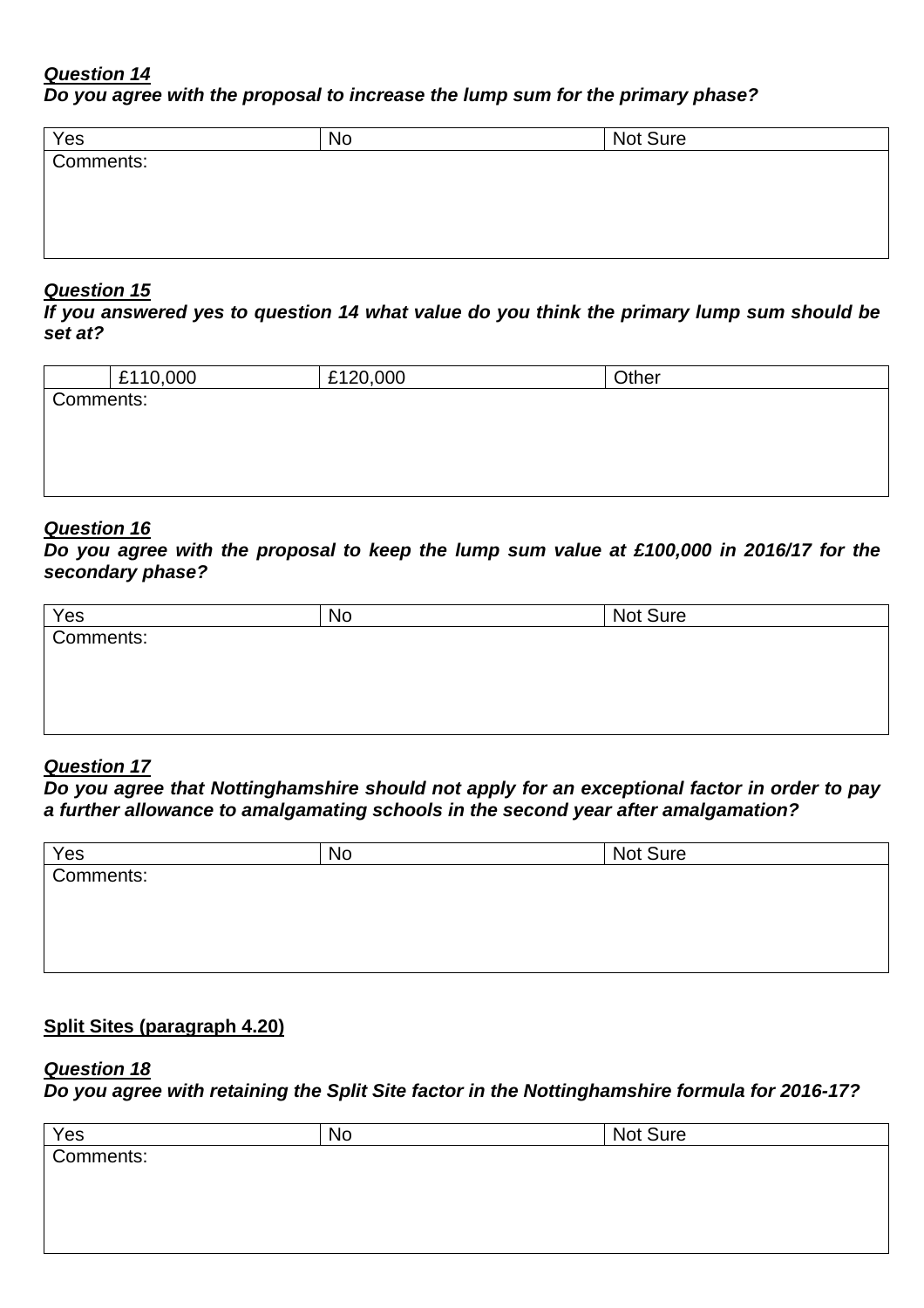# **Do you agree to continue with the current methodology and funding for split site schools?**

| Yes       | <b>No</b> | Not Sure |  |
|-----------|-----------|----------|--|
| Comments: |           |          |  |
|           |           |          |  |
|           |           |          |  |
|           |           |          |  |
|           |           |          |  |

### **Rates (paragraph 4.21)**

### **Question 20**

### **Do you agree to continue with the current arrangement to pay rates centrally?**

| Yes       | No | Not Sure |
|-----------|----|----------|
| Comments: |    |          |
|           |    |          |
|           |    |          |
|           |    |          |
|           |    |          |

## **Exceptional factors (paragraph 4.22)**

#### **Question 21**

## **Do you agree to continue with the exceptional factors for joint use and rental?**

| Yes<br>Comments: | N0 | Not Sure |
|------------------|----|----------|
|                  |    |          |
|                  |    |          |
|                  |    |          |
|                  |    |          |
|                  |    |          |

### **Growth Fund (paragraph 4.23)**

#### **Question 22 Do you agree that the growth fund should continue?**

| Yes<br>Comments: | <b>No</b> | Not Sure |  |
|------------------|-----------|----------|--|
|                  |           |          |  |
|                  |           |          |  |
|                  |           |          |  |
|                  |           |          |  |
|                  |           |          |  |

## **Question 23**

**Do you agree that the growth fund should remain at £1.0m as it was for 2015-16?** 

| Yes       | <b>No</b> | <b>Sure</b><br><b>Not</b> |
|-----------|-----------|---------------------------|
| Comments: |           |                           |
|           |           |                           |